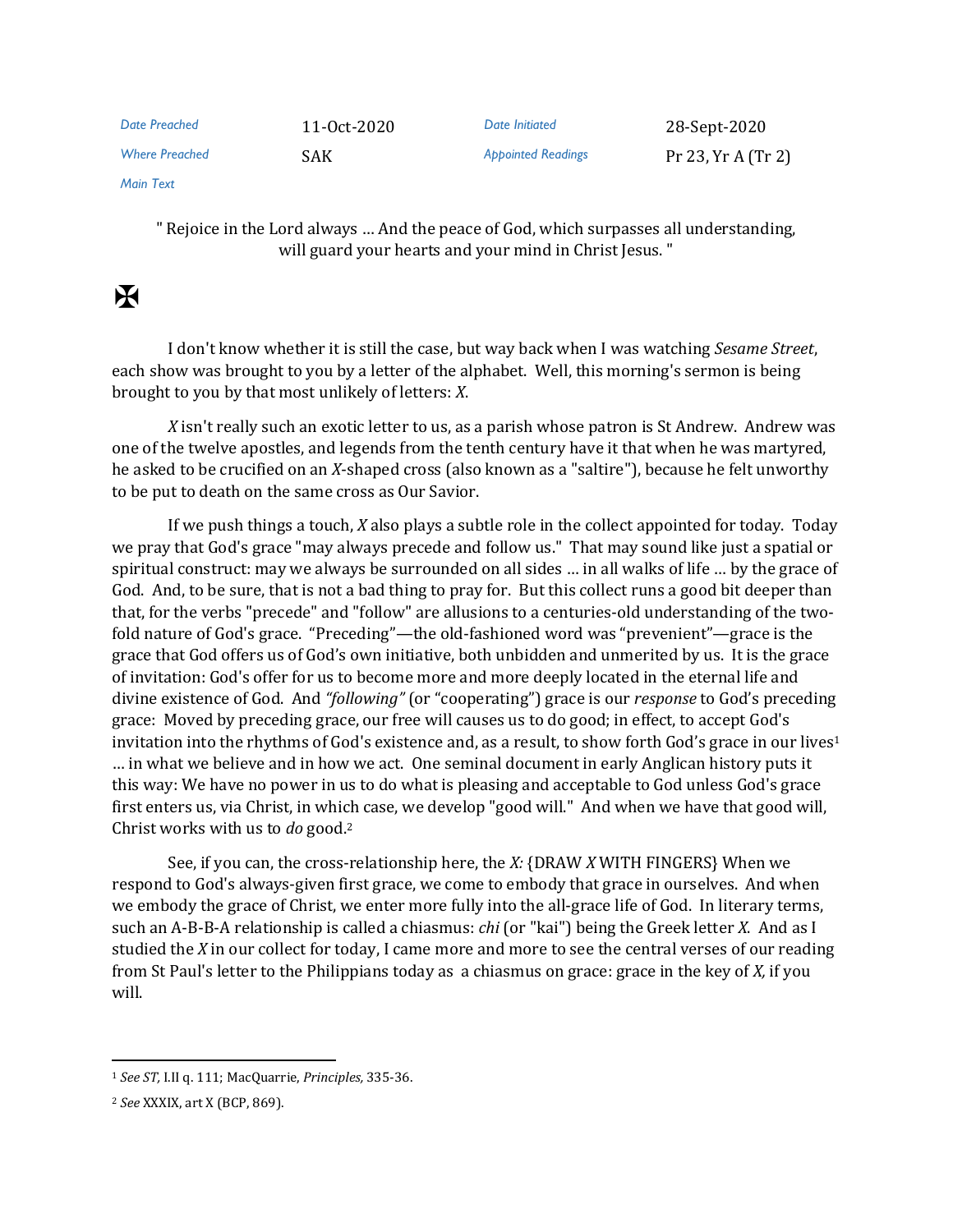\*\* \*\* \*\*

Paul's hymn of grace—and I hear it as a hymn—begins with the words "Rejoice in the Lord always." As I passed through the six lines of this hymn, I came to perceive a cross-relational structure: A-B-C : C-B-A, The first half of the hymn—the A-B-C section—begins in a particular *spiritual* posture or attitude: "Rejoice in the Lord always; and again, I say, rejoice." Next comes a *lived* response to the posture being taken: Rejoicing, be gentle—show forbearance—to everyone; be magnanimous in all things. And this, in turn, brings us to an understanding of *God's relationship* with us: The Lord is near. (Paul's meaning here may be eschatological—that is, he may be saying that Christ will come again soon, rather than speaking of His spiritual proximity to us. Both senses of *near,* however, are comforts to us.)

In the next three sentences, Paul takes up the same construct, but this time, in reverse— C-B-A—order. First, a statement of *God's relationship* with us: So near is Christ that there is no need for us to worry about anything, Next, a *lived* response: So instead of worrying, pray: ask God for everything you need and give thanks for what you already have. And to conclude as we began, a *spiritual* posture: Live in the peace of God, which guards your heart and mind.

In this *second* half of Paul's hymn, I see and hear the notion of *preceding* grace, the grace that God flows to us constantly, in love, and without any deserving on our part: Our calling is to gain awareness of it and begin to live into God's invitation:

- God is and always will be with us and for us; we have nothing to worry about.
	- o We have only to voice our needs and give our thanks to God, Who always responds.
	- o And as we live in *this* space, we come to know … in our very beings, in the very core of who we are; through our senses and our emotions, and not our minds … the peace of God that is beyond any intellectual understanding.
- God suffuses us … We speak our hearts to God … We grasp God's peace.

In the *first* half of Paul's hymn, conversely, I see and hear the idea of *following* (or cooperating) grace, the grace of our saying "Yes" to God's preceding grace and sinking more and more deeply into the eternal life and divine existence of God that Christ, through His death, resurrection and ascension, made fully available to us:

- Feeling and responding to God's grace in our lives, we have a spirit of joy and still more joy ("rejoice, and again, rejoice")
	- o And this, divinely-gifted, all-encompassing joy delivers us from the normal, everyday slog of life—with all its competition, judgment, selfishness—to a disposition of generosity and forbearance; of kindness beyond reason (or whose only reason is Christ.
	- $\circ$  And when we live in the kindness of Christ, we are very near—if only briefly, if only glimpsingly—the mindset … the ethos … of God, who seeks to maximize all at the expense of none … in the economy of God that is always abundance.
	- $\circ$  ... This, in turn, carries us right back to our having nothing to worry about, which is right where we started.